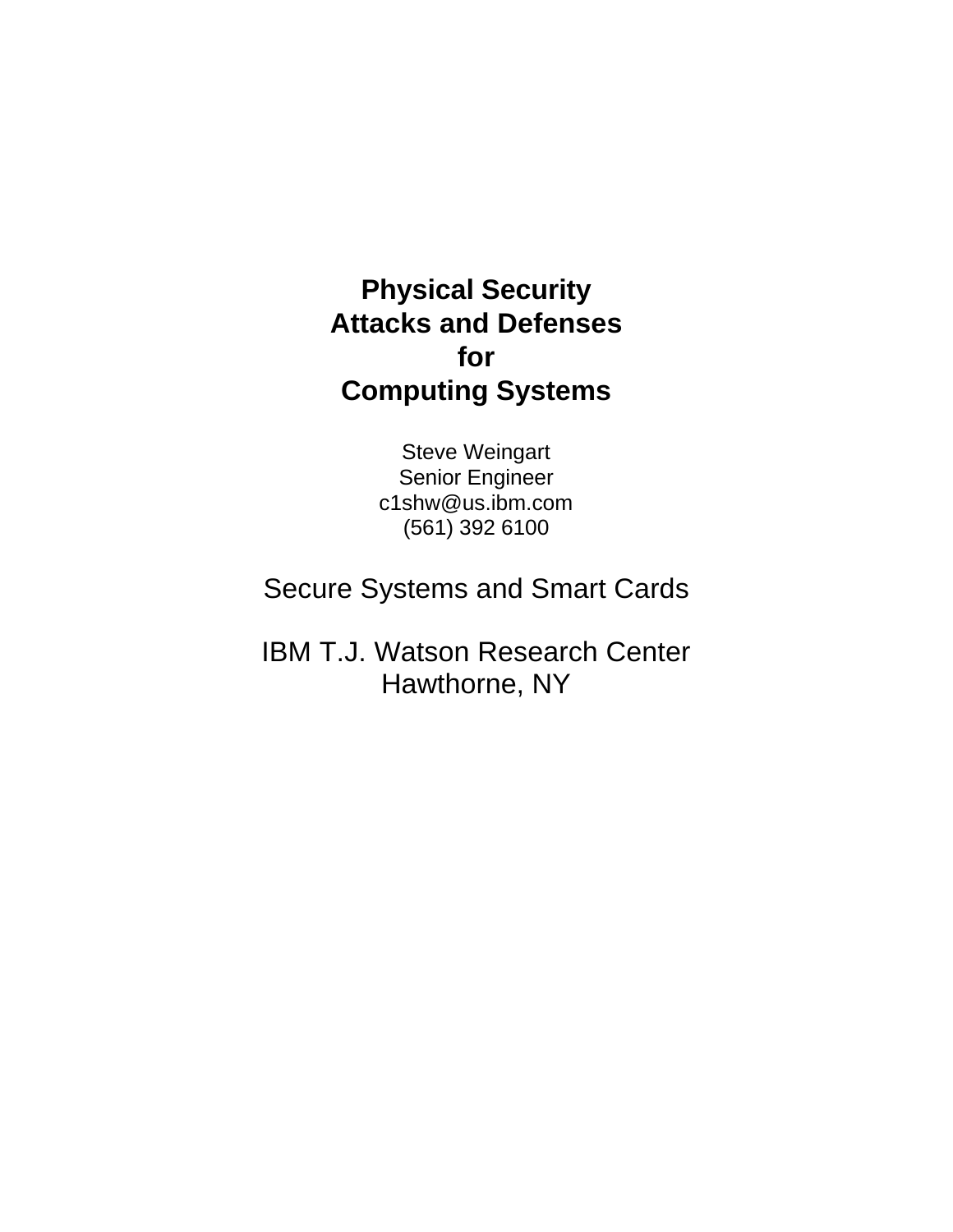# Physical Security Attacks & Defenses

## **Outline**

- Definition
- Attacks
- Defenses
- Standards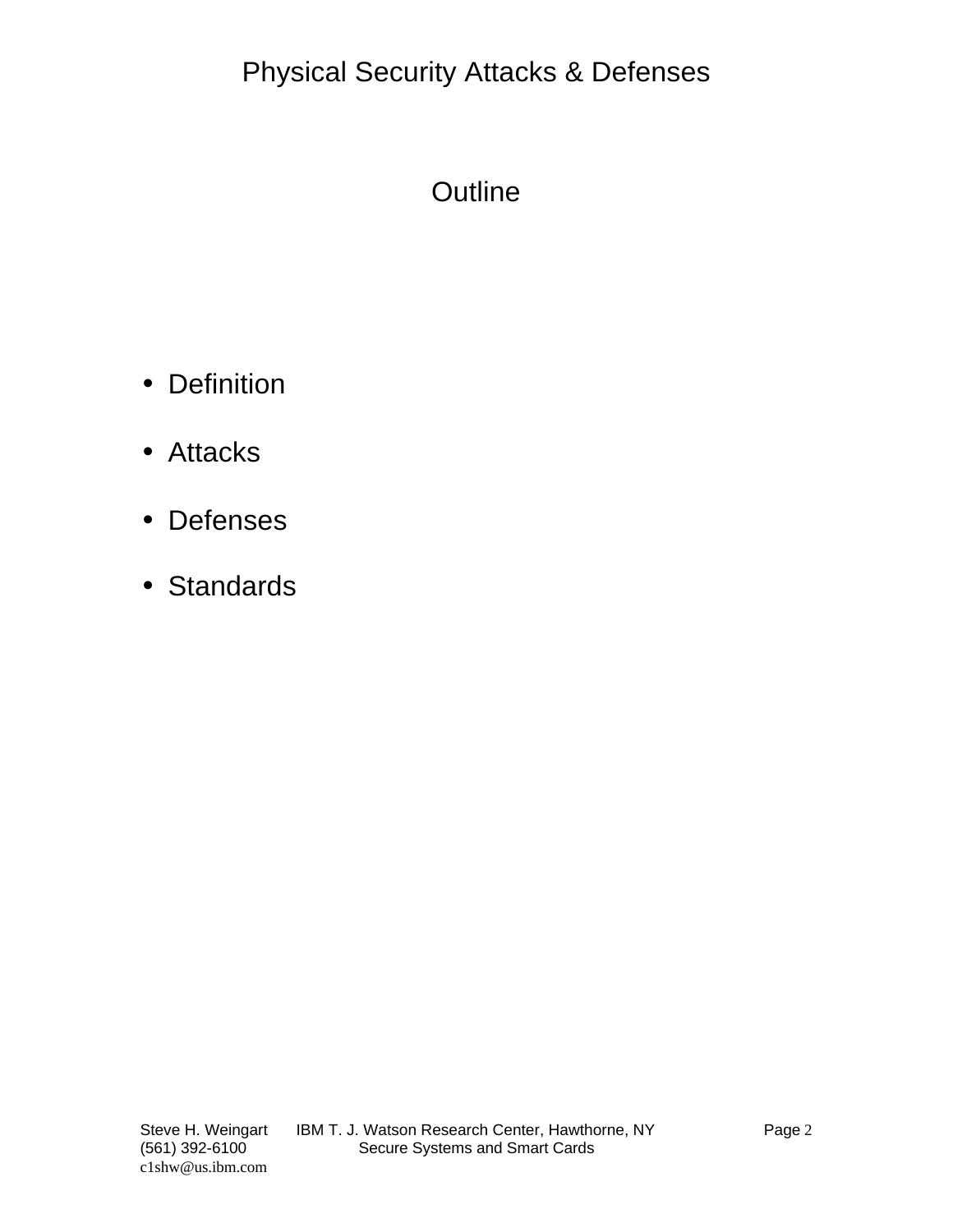Definition:

Physical Security,

A barrier placed around a computing system to deter unauthorized physical access to that computing system. In the event of an attack, there should be a low probability of success; and a high probability of the attack being detected either during the attack, or subsequent to penetration.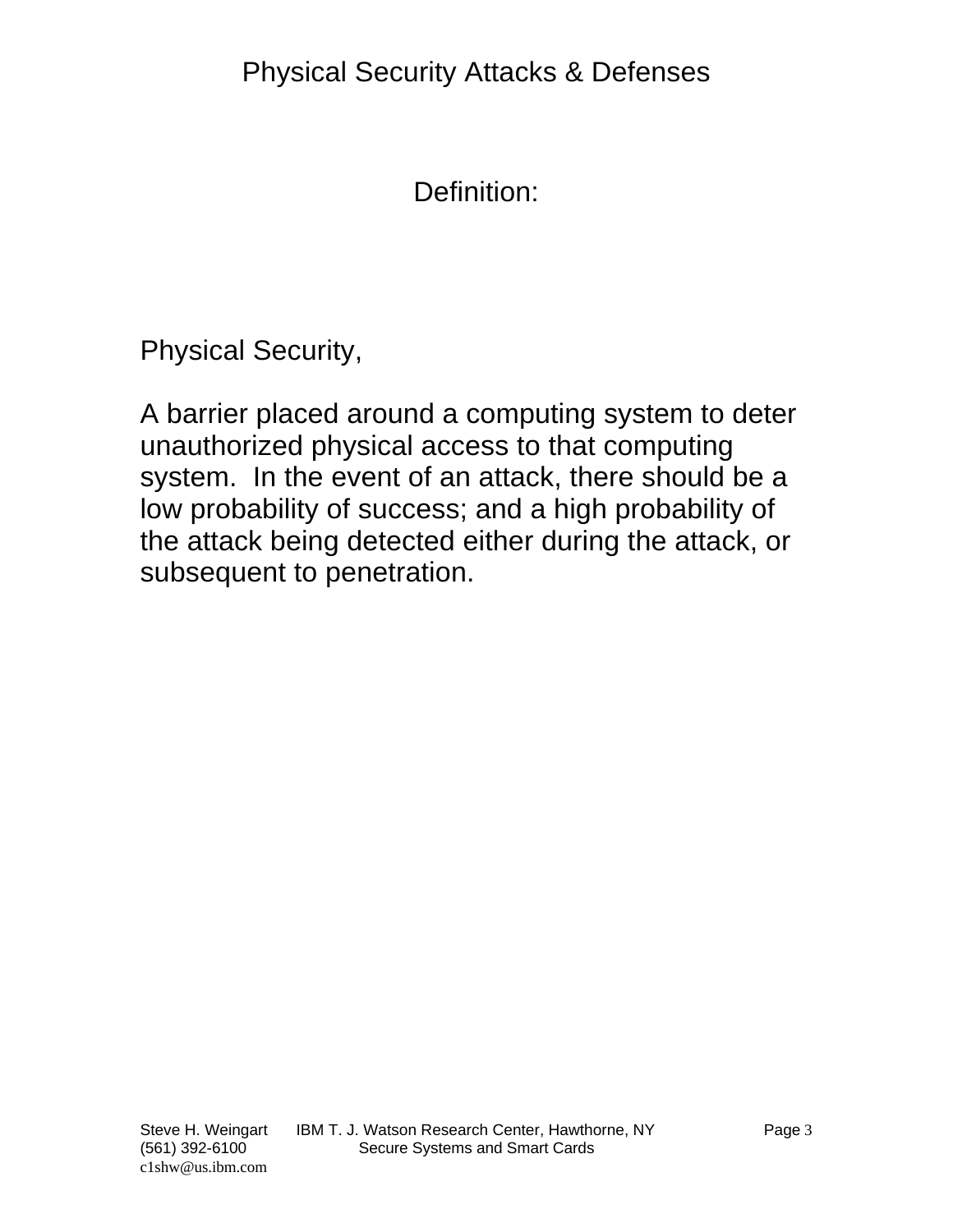# Physical Security Attacks & Defenses

#### **Attacks**

- Low Tech
	- Theft
	- Mis-use
- High Tech
	- Machining
		- Mechanical
		- Water
		- Laser
		- Chemical
		- Shaped Charge
	- Probes
		- Passive/Active
		- Mechanical
		- Energy
			- E-beam/Ion Beam
			- X-Ray
			- IR Laser
	- Energy
		- Imprinting
			- Temperature
			- Voltage
			- Radiation
		- Disruption
	- Tempest
		- EM Emanations
		- Power/Current Profile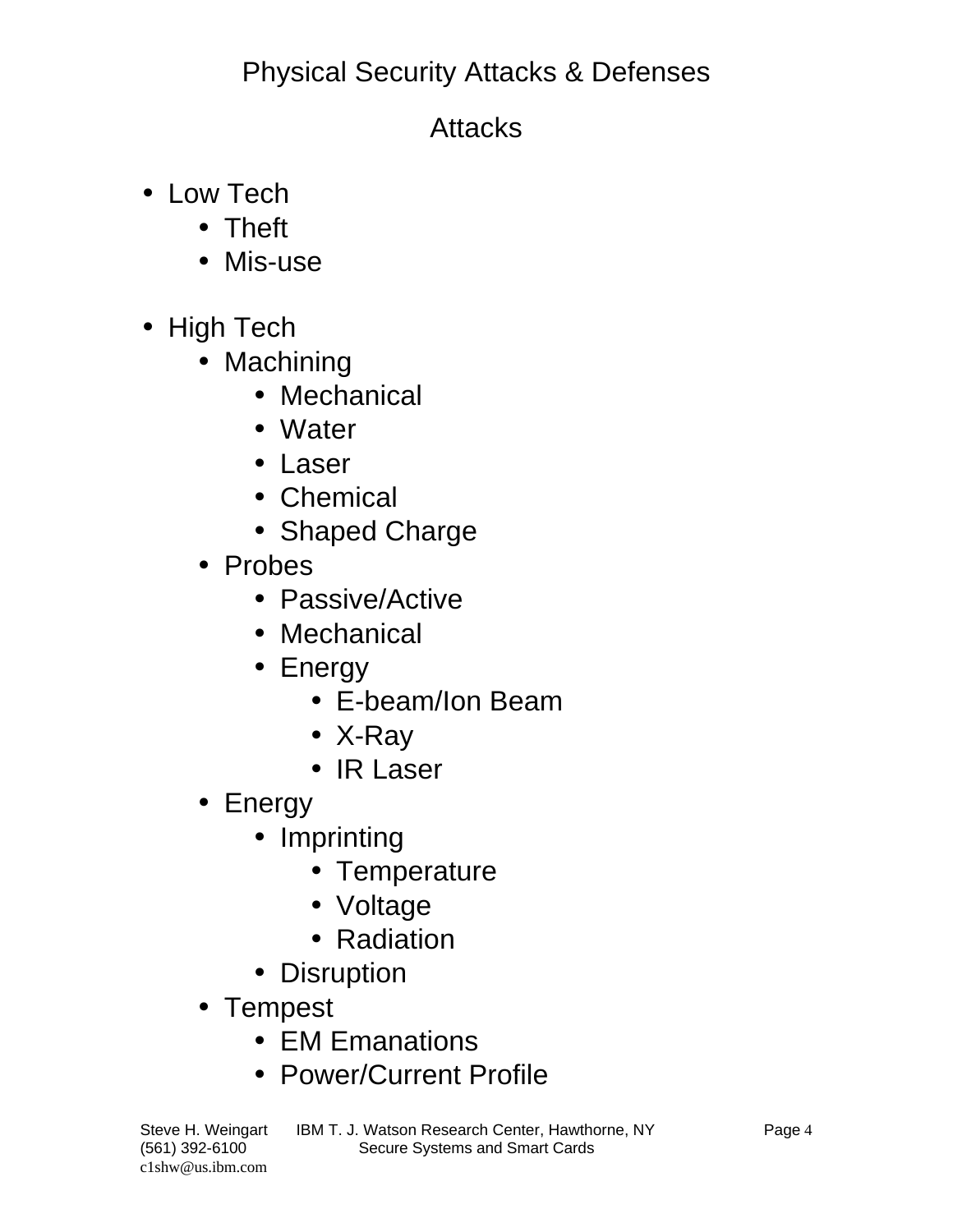Defenses (High & Low Tech)

- Tamper Resistance
	- Guards
	- Weight, Size, Material
	- Complexity
	- Inaccessibility
		- Chip Coatings
		- Substrates
- Tamper Evidence
	- Holographic Seals
	- 'Bleeding' Paint
	- Crazed Materials
- Tamper Detection
	- Membranes
		- Metallic
		- Organic
		- Other
	- Sensors
		- Temperature
		- Radiation
		- Voltage
- Tamper Response
	- Zeroization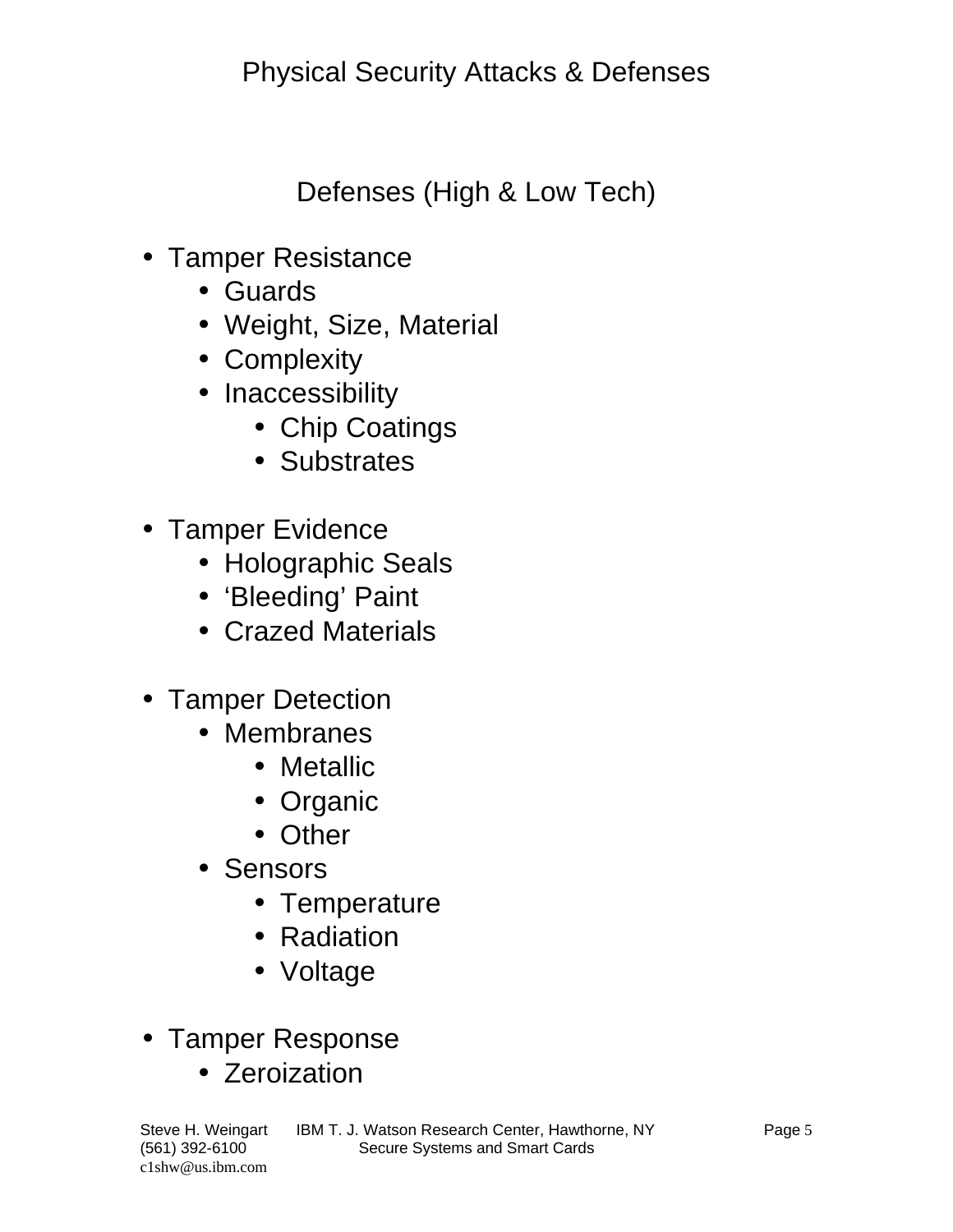#### The Operating Envelope

The range of all conditions that are required for correct operation of all components.

Note: For Tamper Responding systems that use erasure as a means of protecting secret data, correct operation includes the ability to guarantee the removal of memory contents when desired.

- Voltage
- Temperature
- Radiation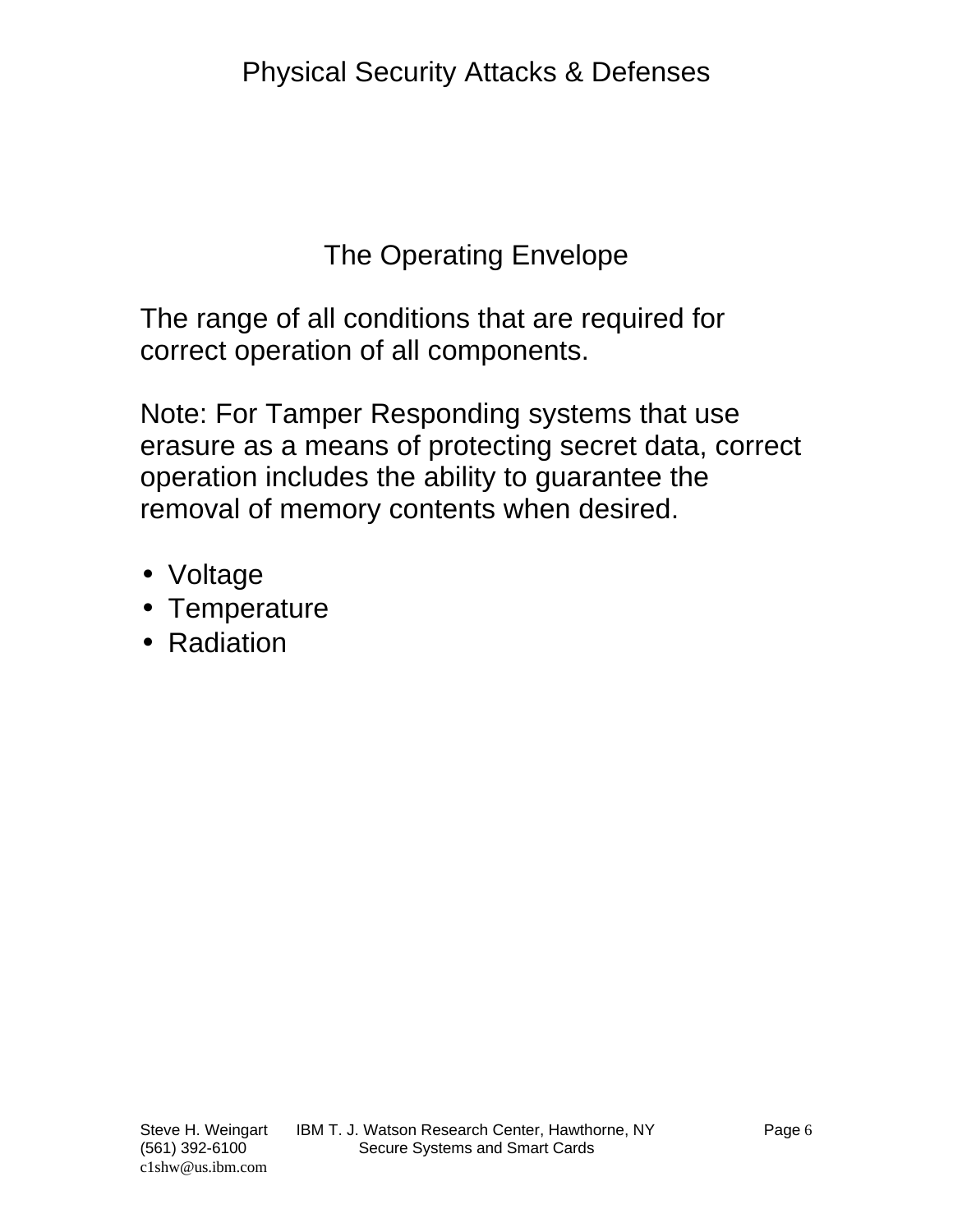# **Standards**

- Not Many!
	- In commercial sector
- FIPS 140-1
	- Seems to be the emerging commercial standard
	- Reasonable, but needs updating now
- ANSI 9.66
	- Had been different than FIPS 140-1
	- Probably will not be in the future
- TNO (Delft Holland)
	- Not really a standard, an Authority
- ITSEC
	- Not Really Focused on Hardware
- Common Criteria
	- Not Really Focused on Hardware